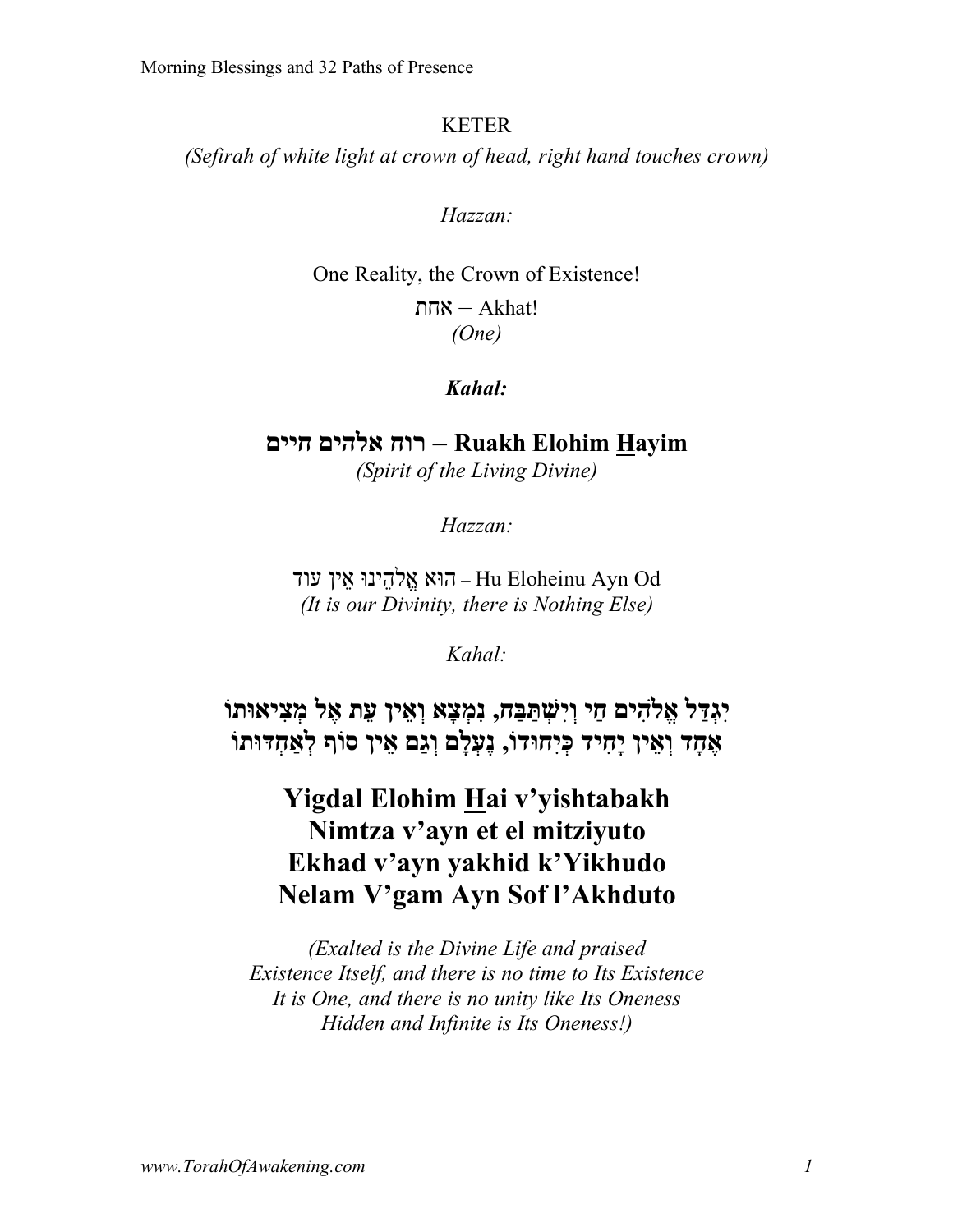# א

### ALEPH

### *Hazzan:*

Open to joy and sorrow as the One Consciousness that I am!

(*Drawing down light from the crown into heart*)

 $\chi$ לוֹהי המֵלֵךְ ו $\chi$ בְרָכֵה שׁמְדָ לְעוֹלֵם וַעֲד Aromimkha Elohai HaMelekh, va'avarkha Shimkha le'olam va'ed *(I will exalt You, my Divinity, the Sovereign, and I will bless Your Name forever and ever.)*

*Kahal:*

# **ןיֵא וֹל תוּמְד ףוּגַּה וֹניֵאְו ףוּג , אל ךֹרֲעַנ ויָלֵא וֹתָשֻּׁדְק ןוֹמְדַק לָכְל רָבָדּ רֶשֲׁא אָרְבִנ , ןוֹשׁאִר ןיֵאְו תיִשׁאֵר וֹתיִשׁאֵרְל**

# **Ayn lo d'mut haguf v'ayno guf Lo na'arokh eilav kedushato Kadmon l'khol davar asher nivra Rishon v'ayn reisheet l'reisheeto**

*(It has no form of a body and It has no body Its Holiness is beyond comparison Before all things that were created The First, and there is no beginning to Its Beginning)*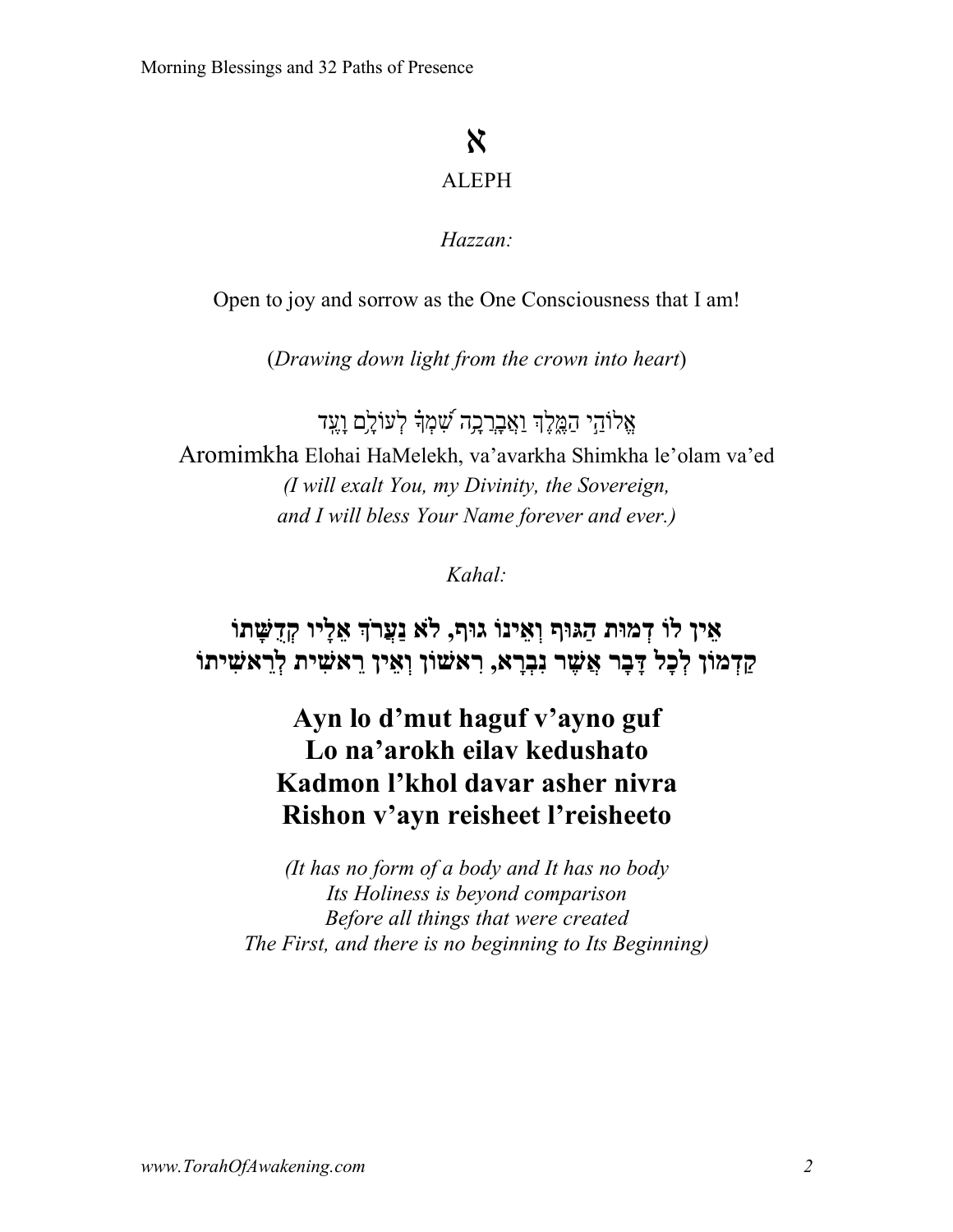MALKHUT *(Sefirah of blue/earth colors at feet)*

*Hazzan:*

Your Presence dwells as the essence of all things! םיתש – Sh'tayim! *(Two)*

*Kahal:*

**חור חורמ Ruakh MeRuakh** *(Spirit from Spirit)*

*Hazzan:*

עְמֶת מַלְכֵּנוּ אֶפֶס זוּלַתוּ – Emet Malkeinu, Efes Zulato *(Truth is Sovereign, there is Nothing except It)*

*Kahal:*

**ןוֹדֲא םָלוֹע רֶשֲׁא ךַלָמ , םֶרֶֽטְבּ לָכּ ריִצְי אָרְבִנ תֵעְל הָשֲׂעַנ וֹצְפֶחְב לֹכּ , יַזֲא ךֶלֶֽמ וֹמְשׁ אָרְקִנ יֵרֲחאְַו תוֹל֒ ְכִכּ לֹכַּה , וֹדַּבְל ךלְמִי אָרוֹנ אוּהְו הָיָה אוּהְו הֶוֹה , אוּהְו הֶיְהִי הָראְָפִתְבּ**

# **(Hino)**

**Adon Olam asher malakh b'terem kol y'tzir nivra L'eit na'asah v'heftzo kol, azai Melekh Sh'mo nikra V'akharei kikhlot hakol, l'vado yimlokh nora V'hu hayah, v'hu hoveh, v'hu yiyeh b'Tifarah**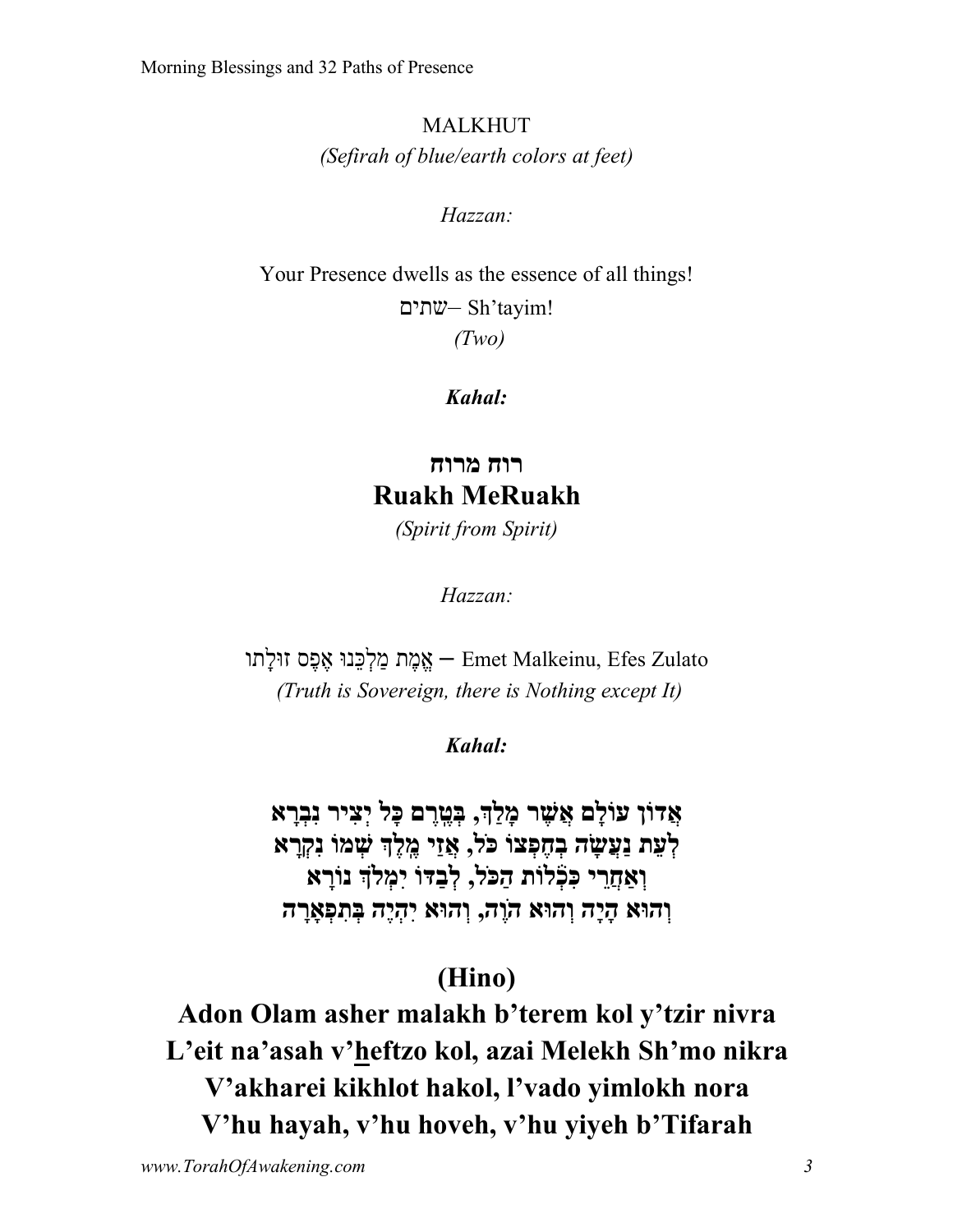*(Master of the Universe Who reigned before any form was created At the time when It willed to create everything, Its Name was called King After all has ceased, alone It will reign It was, It is, It will be in Splendor)*

> **אוּהְו דָחֶא ןיֵאְו יִנֵשׁ , ליִשְׁמַהְל וֹל הָריִֽבְּחַהְל יִלְבּ תיִשׁאֵר יִלְבּ תיִלְכַת , וֹלְו זֹעָה הָרְשִׂמַּהְו אוּהְו יִלֵא יַחְו יִלֲאוֹגּ , רוּצְו יִלְבֶח תֵעְבּ הָרָצ אוּהְו יִסִּנ סוֹנָמוּ יִל , תָנְמ יִסוֹכּ םוֹיְבּ אָרְקֶא**

# **V'Hu Ekhad, v'ayn sheini, L'hamshil lo l'hakhbirah B'li reisheet, b'li takhlit, v'lo ha'oz v'hamisrah V'Hu Eili, v'Khai Go'ali, v'Tzur khevli b'eit tzarah V'Hu nisi, umanos li, m'nat kosi b'yom ekra**

*(It is One, and there is no second to compare Without beginning, without end, the Power and Dominion My God, my Living Redeemer, the Rock of my destiny in times of distress My banner and my refuge; The Portion of my cup on the day I call.)*

> **וֹדָיְבּ דיִקְפאַ יִחוּר , תֵעְבּ ןַשׁיִא הָריִֽעאְָו םִעְו יִחוּר יִתָיִּוְגּ , הָוֹהְי יִל אלְו אָריִא**

# **B'Yado afkid rukhi, b'eit Ishan v'a'irah V'im rukhi g'viyati, Adonai li v'lo ira!**

*(Into Its hand I entrust my spirit at the time of sleep, and I awaken And with my spirit is my body – the Divine is with me – I shall not fear!)*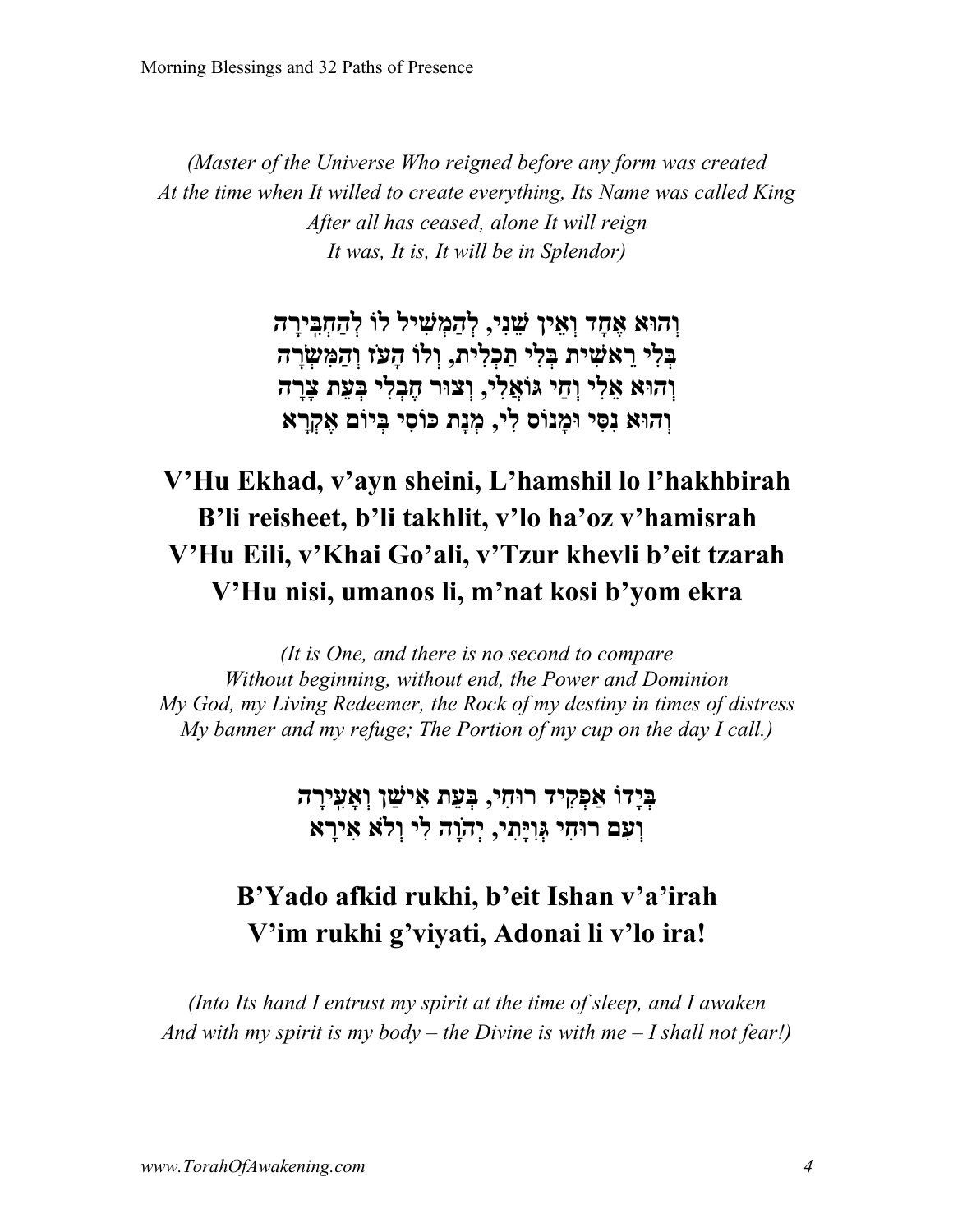# ב

### **BET**

### *Hazzan:* Welcoming Your Presence in the Temple of this body!

בִּכָל־יִוֹם <u>אֲבְרָבֶךְ וַאֲהַלְלָ</u>ה שָׁמְדָ לְעוֹלֵם וַעֵּד B'khol yom avarkhekha, va'ahal'lah shimkha le'olam va'ed *(Every day I will bless You, and I will praise Your Name forever and ever)*

*Kahal:*

# **הַמ וּבֽ ֹטּ ךיֶֽלָהֹא בֹקֲעַי ךיֶֽתֹנ֒ ְכְּשִׁמ לֵאָרְשִׂי Mah tovu ohalekha Ya'akov, mishkenotekha Yisrael**

*(How good are your tents, O Jacob, your dwelling places, Israel!)*

*Hazzan:*

וַאֲנִי בְּרֹב חַסְדְּׁדְּ אָבוֹא בֵיהֶךְ אֶשְׁתַּחֲוָה אֶל הֵיכַל־קַדְשְׁׂךָ בְּיִרְאָהֶךָ׃ יי אָהַבְתִּי מְעוֹן ֶּבִיּהֶֽךָּ וּמְקוֹם מִשְׁכַּן כְּבוֹדֶךְ׃ וַאֲנִי אֶשְׁתַּחֲוֶה וְאֶכְרְעָה אֶבְרְכָה לִפְנֵי יִי עֹשִׂי:

V'ani b'rov Hasd'kha avo veitekha; eshtakhaveh el heikhal kodsh'kha b'yiratekha. Adonai ahavti m'on beitekha um'kom mishkan k'vodekha. Va'ani eshtakhaveh v'ekhra'ah, evr'khah lifnei Adonai osi.

*(As for me, through Your abundant kindness I will enter Your House; I will prostrate myself toward Your Holy Sanctuary in awe of You. Hashem, I love the Dwelling, Your House, and the place where Your Glory resides. I will prostrate myself, and bow, I will kneel before the Divine, my Maker.)*

*Kahal:*

# **יִנֲאַו ךְל־יִתָלִּפְת יי תֵע ןוֹצָר לֱא ִק םי ךֶֽדְּסַח־בָרְבּ יִנֵֽנֲע תֶמֱאֶבּ ךֶֽעְשִׁי Va'ani tefilati l'kha Adonai eit ratzon, Elohim b'rov Hasdekha, aneini, aneini, b'emet yishekha**

*(May my prayer to You, Hashem, be at a favorable time; Elohim, in the abundance of Your Kindness answer me with the truth of Your Salvation!)*

*www.TorahOfAwakening.com 5*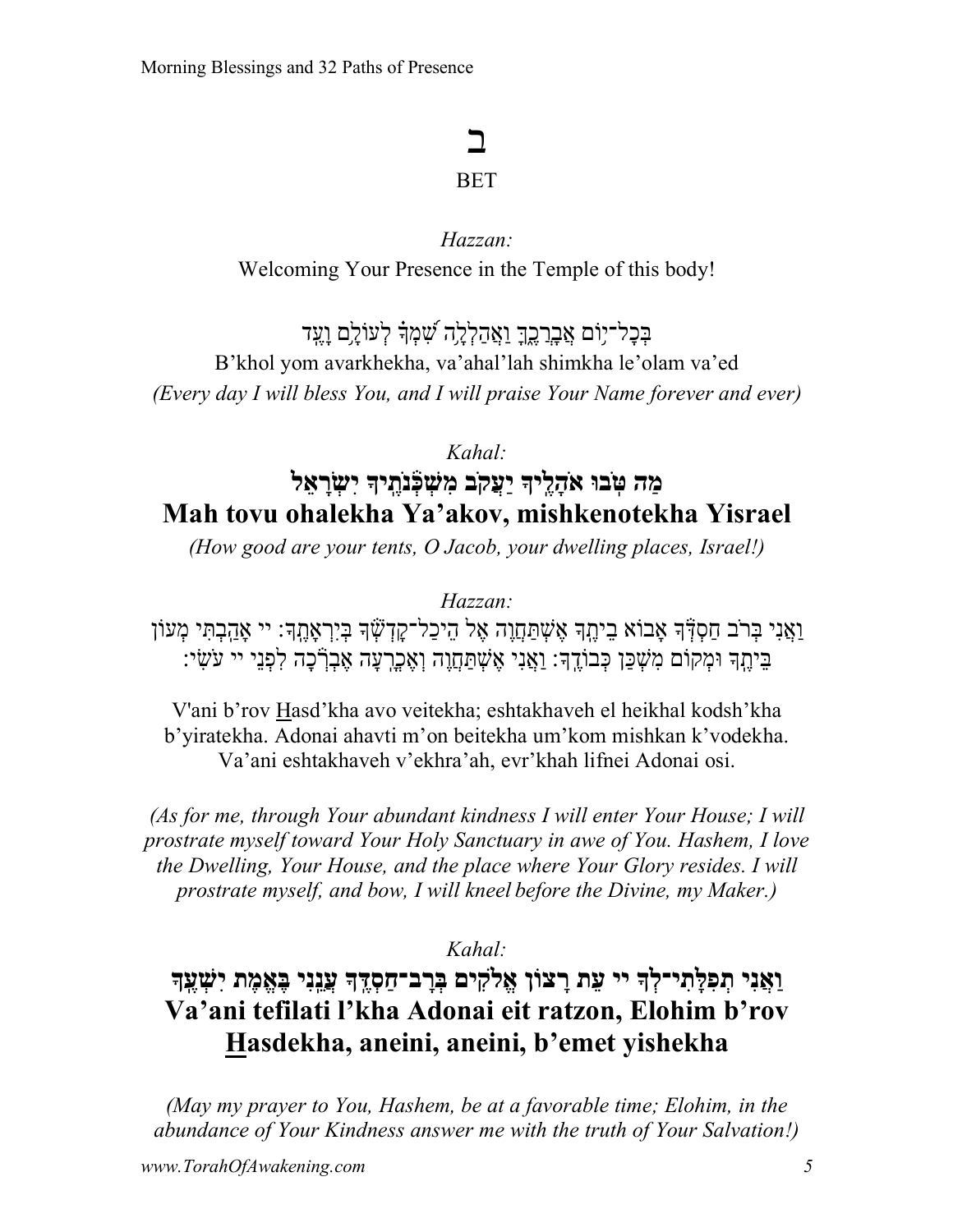#### HOKHMAH

*(Sefirah of dark blue/ocean colors in right skull)*

*Hazzan:*

Filling and Transcending All Form!  $w$ לש $-$  Shalosh! (*Three*)

*Kahal:*

*MeRuakh Mayim –* **םימ חורמ** (*Water from Spirit*)

*Hazzan:*

ַלְשֶׁם יְחוּד קוּדְשָׁא בְּרִיךְ הוּא L'Shem Yikhud Kudsha Brikh Hu *(For the sake of unifying the Blessed Holy One)*

בָרוּךְ אַתָּה יי אֱלֹהֻינוּ מֶלֶךְ הָעוֹלָם אֲשֶׁר יָצַר אֶת הָאֲדָם בְּחָכְמָה וּבָרָא בוֹ נִקְבִים נִקְבְים חֲלוּלִים חֲלוּלִים

Barukh Atah Adonai, Eloheinu Melekh HaOlam, asher yatzar et ha'adam b'*hokhmah*, uvara vo n'kavim n'kavim, halulim halulim.

(*Blessed are You, Being, our Divinity, Sovereign of the Universe, who forms us with Wisdom, and creates within us many openings and passages.)*

*Kahal:*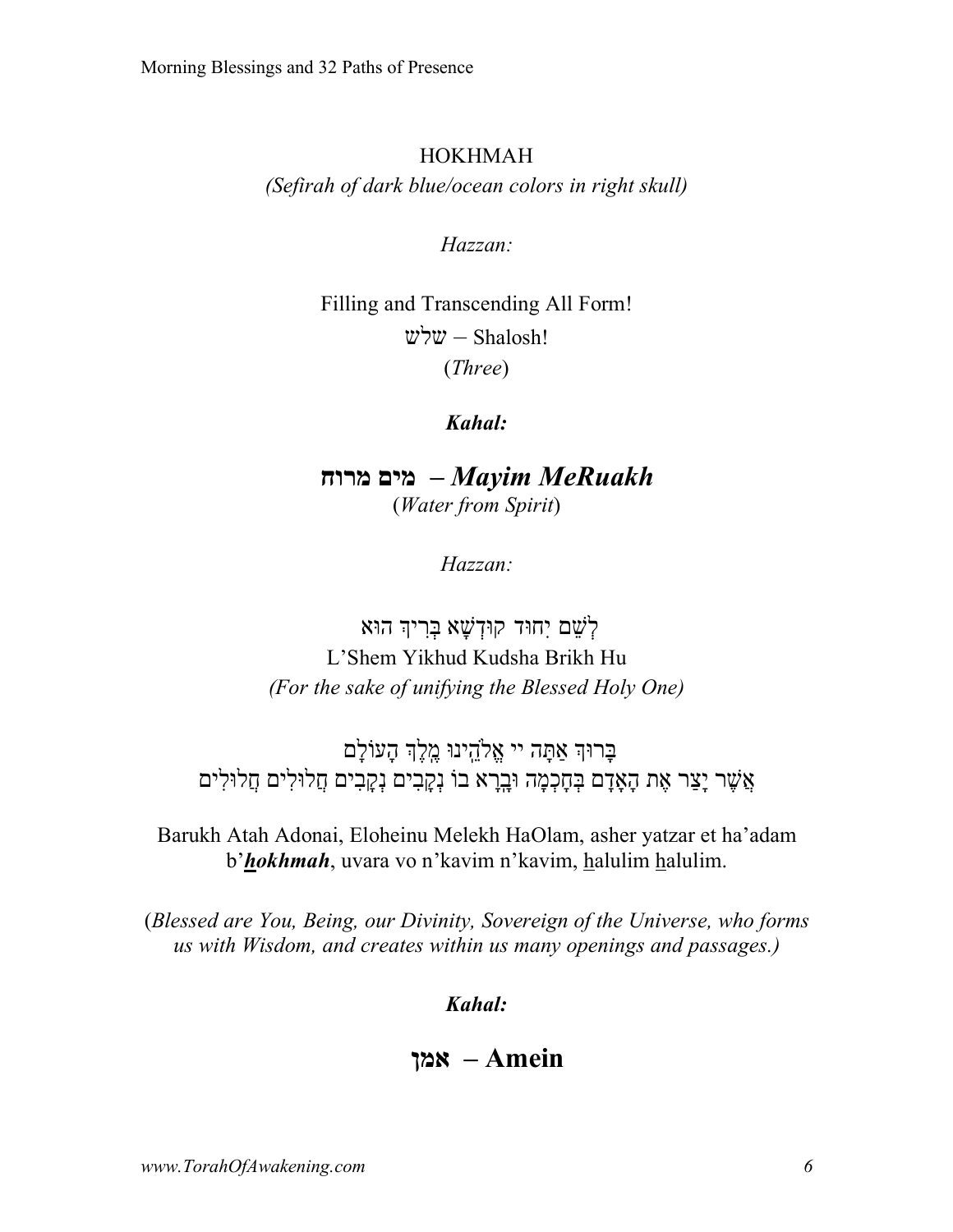# ג GIMEL

### *Hazzan:*

Complete and Whole, Field of Spaciousness!

ְצְ**ּדְוֹל יי וּמְהֻלָּל מְאֶד וְׁלִ**גְדָלָתוֹ אֵין ֵחֶקֶר:

Gadol Adonai um'hulal me'od v'lig'dulato ayn heker

*(Great is the Divine and exceedingly praised; Its Greatness is beyond comprehension!)*

ךוּרָבּ הָתַּא יי וּניֵֽהלֱא ךֶלֶֽמ םָלוֹעָה אלֶשׁ יִנַֽשָׂע דֶבָֽע

Barukh Atah Adonai, Eloheinu Melekh HaOlam, shelo asani aved!

(*Blessed are You, Being, our Divinity, Sovereign of the Universe, who does not make me a slave!)*

*Kahal:*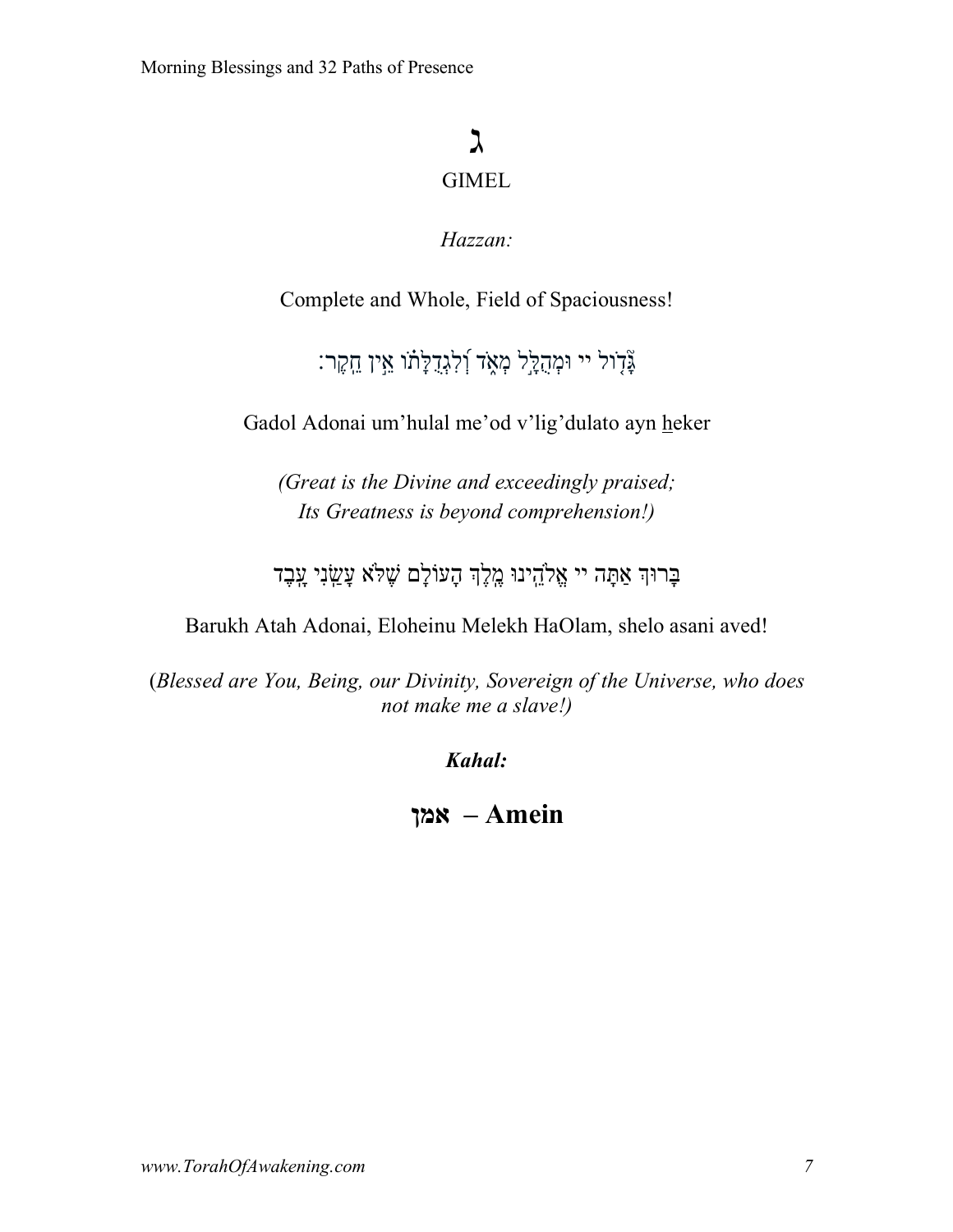#### BINAH

*(Sefirah of fiery yellow and green light in left skull)*

#### *Hazzan:*

May our thoughts be wise and discerning!

 $X -$  Arba! (*Four*)

#### *Kahal:*

**MeMayim Aysh** *–* שא םיממ (*Fire from Water*)

*Hazzan:*

### וֹּשָׁכִינְהֵה U'Shekhintei *(And the Divine Presence)*

ּבָרוּךְ אַתָּה יי אֱלֹהֻינוּ מֶלֶךְ הָעוֹלָם אֲשֶׁר נָתַן לַשֶּׂבְוִי בִינָה לְהַבְחִין בֵּין יוֹם וּבֵין לַיְלָה

Barukh Atah Adonai, Eloheinu Melekh HaOlam, Asher natan lasekhvi *Vinah*, l'havkhin bein yom uvein Lailah!

(*Blessed are You, Being, our Divinity, Sovereign of the Universe, Who gives the heart understanding to distinguish between day and night!)*

*Kahal:*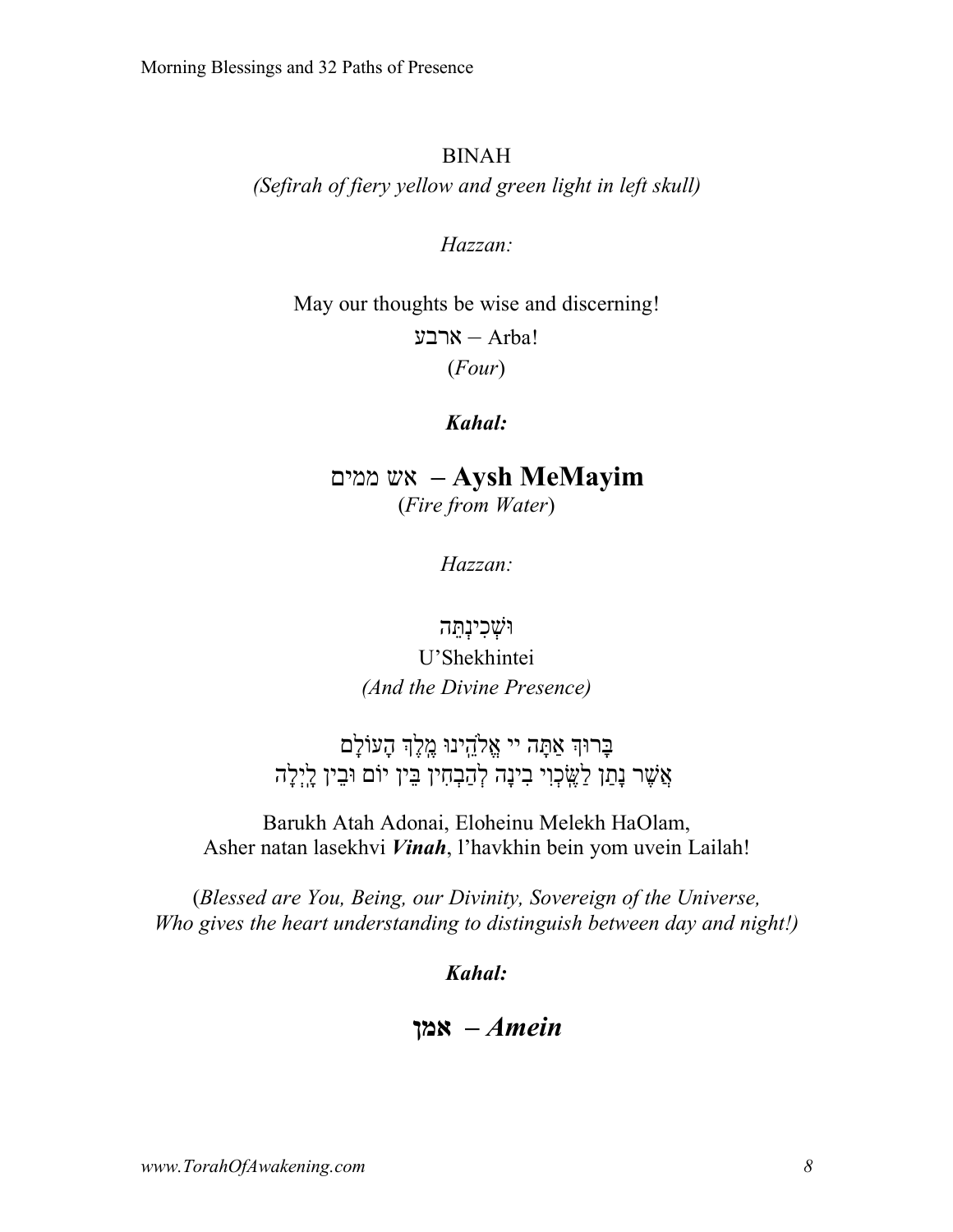# ד DALET

### *Hazzan:*

May we recognize that All is Grace!

# דֹור יְשַׁבָּח מַעֲשֶׂיךָ וּגְבוּרֹתָיךָ יַגִּידוּ

Dor l'dor y'shabakh ma'asekha, ug'vurotekha yagidu!

*(From generation to generation your works are praised, and your mighty acts are proclaimed!)*

ּבָּרוּךְ אַתָּה יי אֱלֹהֵינוּ מֶלֶךְ הָעוֹלָם שֶׁעָשָׂה לִי כָּל־צָרְכִּי

Barukh Atah Adonai, Eloheinu Melekh HaOlam, she'asa li kol tzorki!

(*Blessed are You, Being, our Divinity, Sovereign of the Universe, who provides for all my needs!)*

*Kahal:*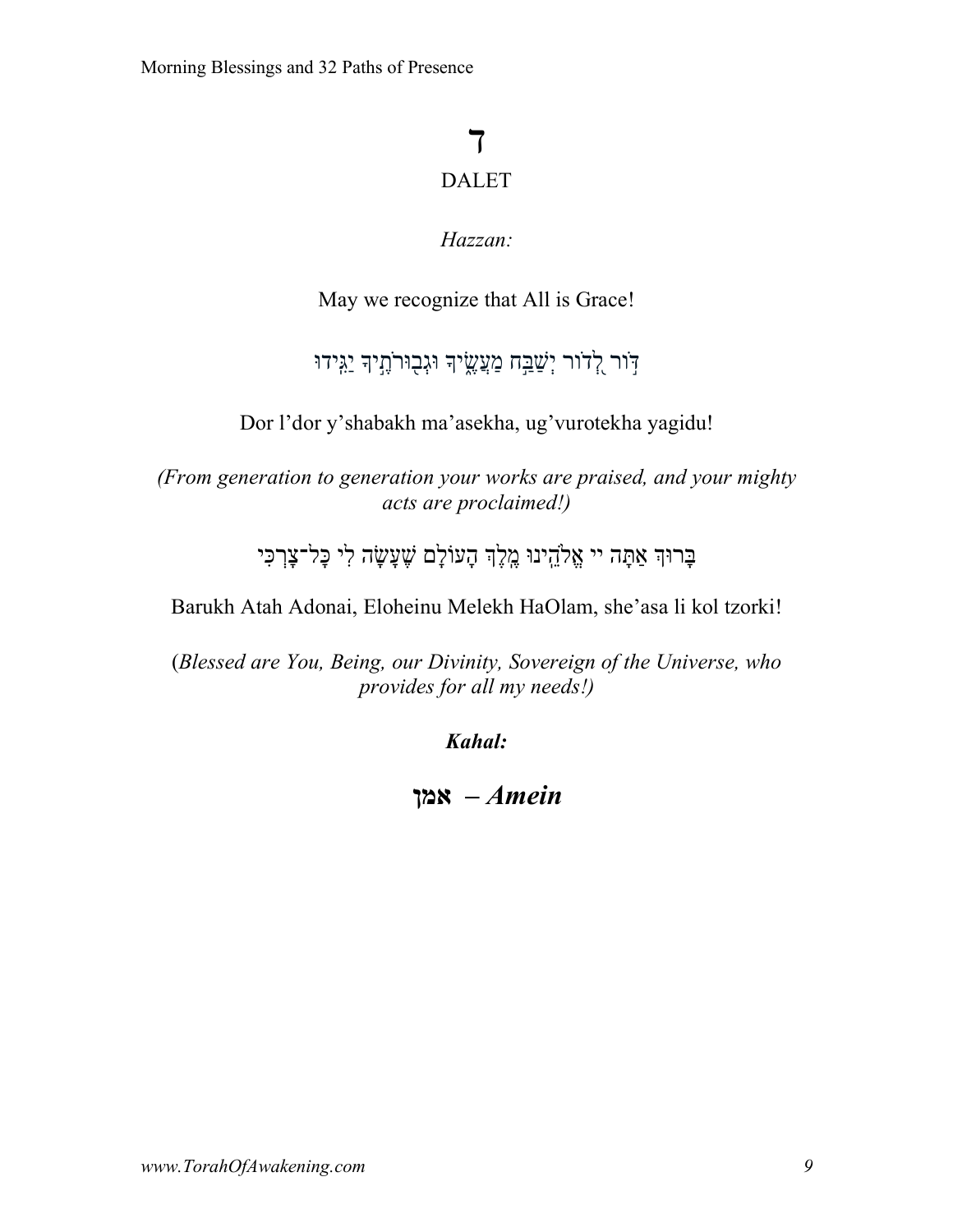DA'AT *(Bring palms together in front of mouth)*

*Hazzan:*

May this awareness express itself on all levels!

בַּכַּתוּּב בָּתוֹרַתוּ $-$ Kaktuv b'Torato... *(As it is written in Torah…)*

הַרִינִי מִקַבָּל עֲלֵי מִצְוַת עֲשֶׂה שֶׁל Hareini m'kabel alai mitzvat aseh shel… *(Behold, I accept upon myself the mitzvah to practice…)*

*Kahal:*

**(x4 (HaYom yadata'V** *–* ָתְּעַדָיְו םויַּה (*"Know today" – You shall be present!*)

בִּדְחָילוּ וּרְחִימוּ לְיַחֵד שֵׁם י"ה בּו"ה בִּיְחוּדַא שָׁלִים בִּשֶׁם כָּל יְשָׂרָאֵל

# **Bidkhilu urkhimu l'yakhed Shem: Yod Hei, b'vav Hei, B'yikhuda sh'lim, b'shem kol Yisrael!**

*(In awe and love, to unify the Name, Yod-Hei with the Vav-Hei, in perfect unity, in the name of all Israel!)*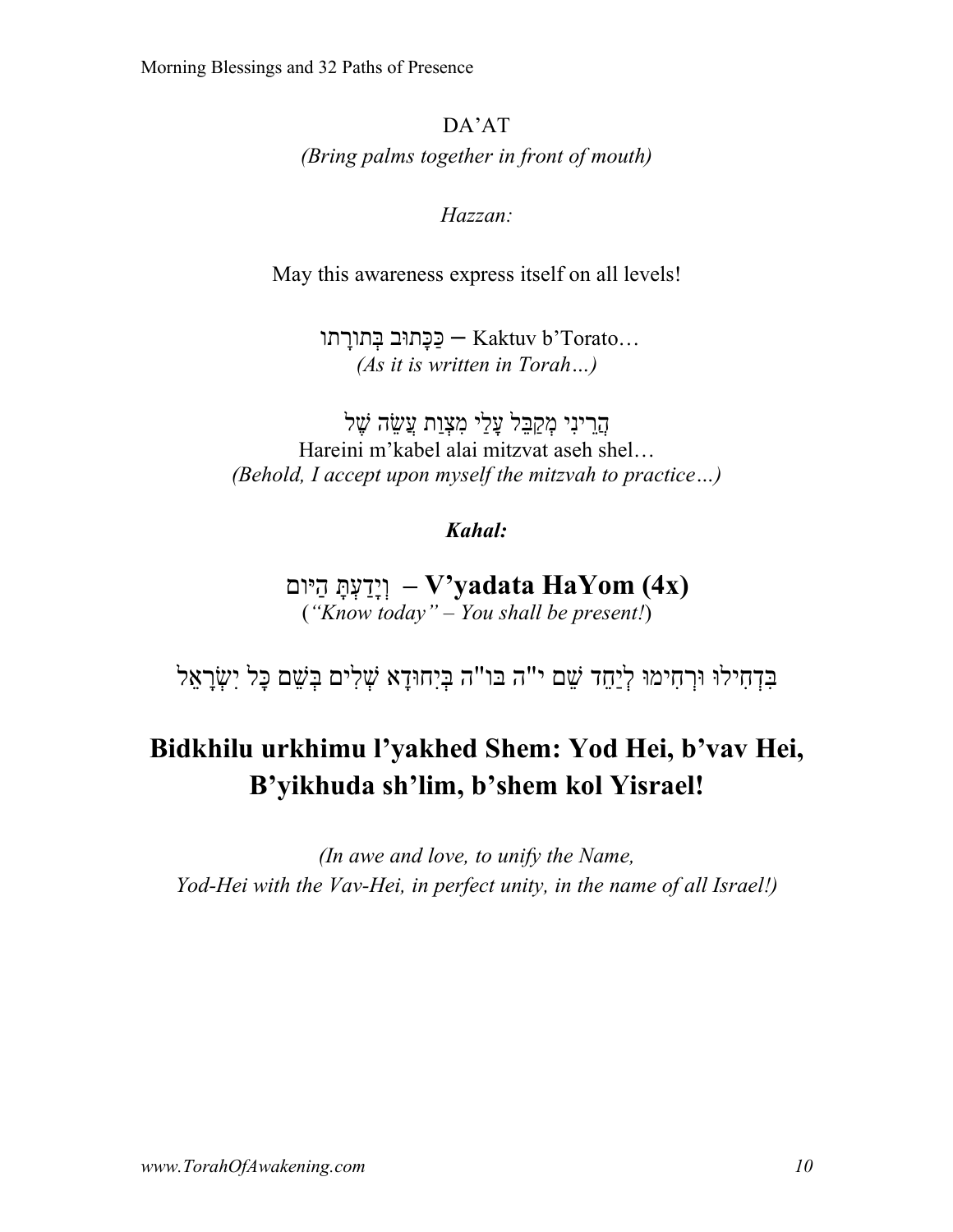#### **HESED**

*(Sefirah of sky blue flecked with silver light at right shoulder)*

#### *Hazzan:*

Awaken within us Your Loving Kindness!

*Hameish* שמח *(Five)*

#### *Kahal:*

**Ya – Ha – Wa** (*Divine Name letter permutation*)

*Hazzan:*

**וַהֲשֵׁבתָ אֶל לְבָבֶ**ד V'hashivota El L'vavekha *("Return to your heart" – Bring right hand to heart)*

יִניֵרֲה לֵבַּקְמ יַלָע תַוְצִמ הֵשֲׂע לֶשׁ Hareini m'kabel alai mitzvat aseh shel… *(Behold, I accept upon myself the mitzvah to practice…)*

#### *Kahal:*

**!kamokha reiakha'l ahavta'Ve** *–* ָתְּבַהאְָו ךֲעֵרְל ךוֹֽמָכּ (*Love your neighbor as yourself)*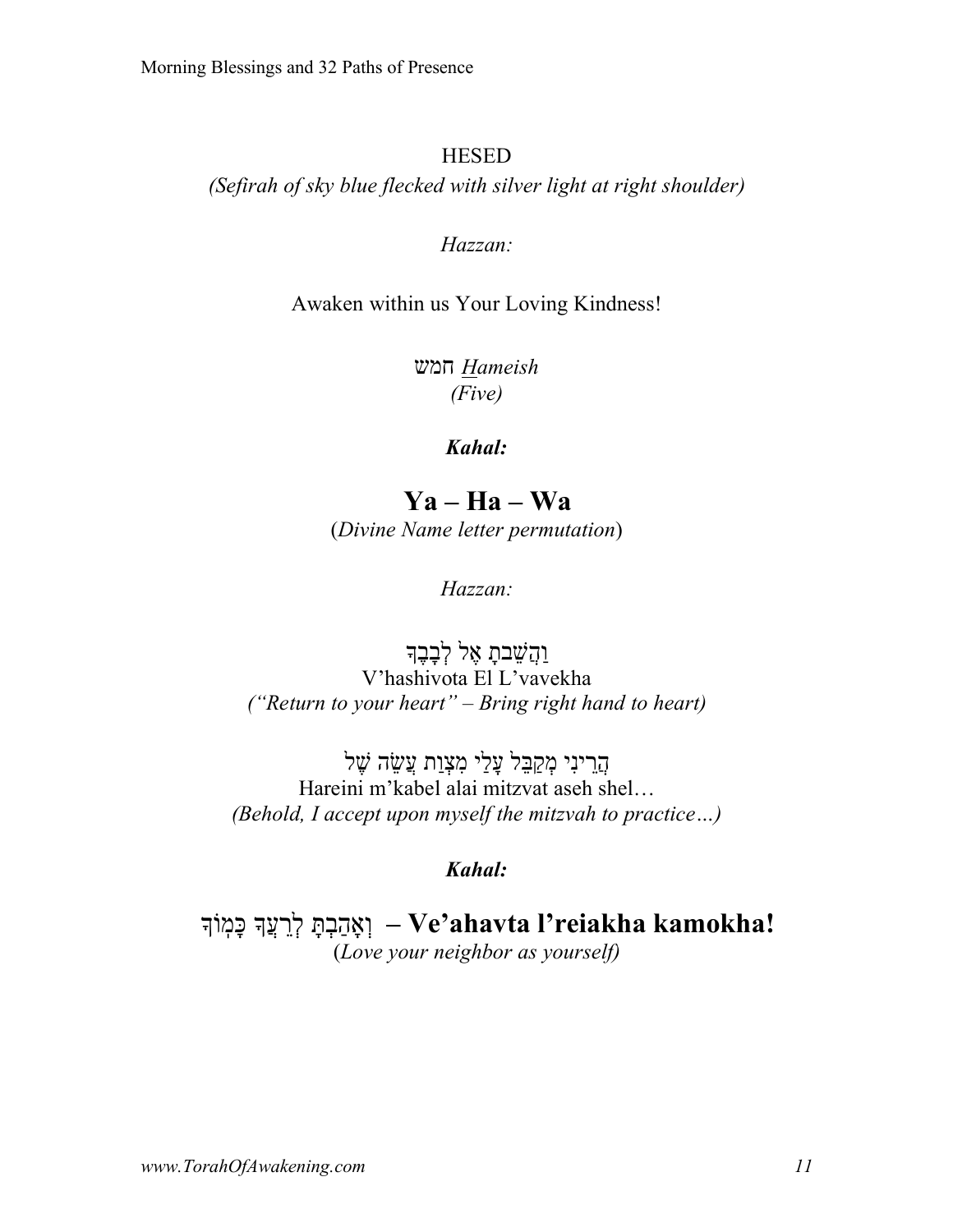אֵלְהֶי, נִשָּׁמָּה שֵׁנָּתַתָּ בִּי טִהוֹרָה הִיא אַתַּה בְרַאתָה אַתָּה יִצַּרְתַּה אַתָּה בְּי וְאַתַּה מְשָׁמָּרָה בְּקִרְבִּי וְאַתַּה עַתִ*יד לְטָֿלֵה מְמֵ*נִּי וּלְהַחֲזִירַהּ בִּי לֵעֲתִיד לַבֹא

Elohai neshamah shenatata bi, tehorah hi. Atah v'ratah, Atah y'tzartah, Atah n'fakhtah bi, v'Atah m'shamrah b'kirbi; v'Atah atid litlah mimeini, ul'hakhazirah bi le'atid lavo.

*(My God, the soul you place within me, she is pure! You created it, You formed it, You breath it into me, You guard it within me, and You will eventually take it from me, and return it to me in time to come.)*

# ה

#### **HEI**

*(Visualize Hei in your chest)*

*Hazzan:*

May the words of our mouths and the meditations of our hearts serve You!

*asikha niflotekha divrei'v hodekha vod'k Hadar* ֲ֭ה ַדר ְכּ ֣בֹוד הֹוֶ֑דך ְו ִד ְבֵ֖רי נִ ְפ ְלאֹוֶ֣תיך ָא ִ ֽשׂי ָחה

*(The splendorous glory of Your power and Your wonderous deeds I shall discuss!)*

בִּרוּךְ אִתַּה יי אֱלֹהִינוּ מֱלֵךְ הַעוֹלַם שֶׁעֲשָׂני כּרְצוֹנוֹ Barukh Atah Adonai, Eloheinu Melekh HaOlam, she'asani kirtzono!

(*Blessed are You, Being, our Divinity, Sovereign of the Universe, who made me as the You Desire!)*

#### *Kahal:*

*Amein –* **ןמא**

*www.TorahOfAwakening.com 12*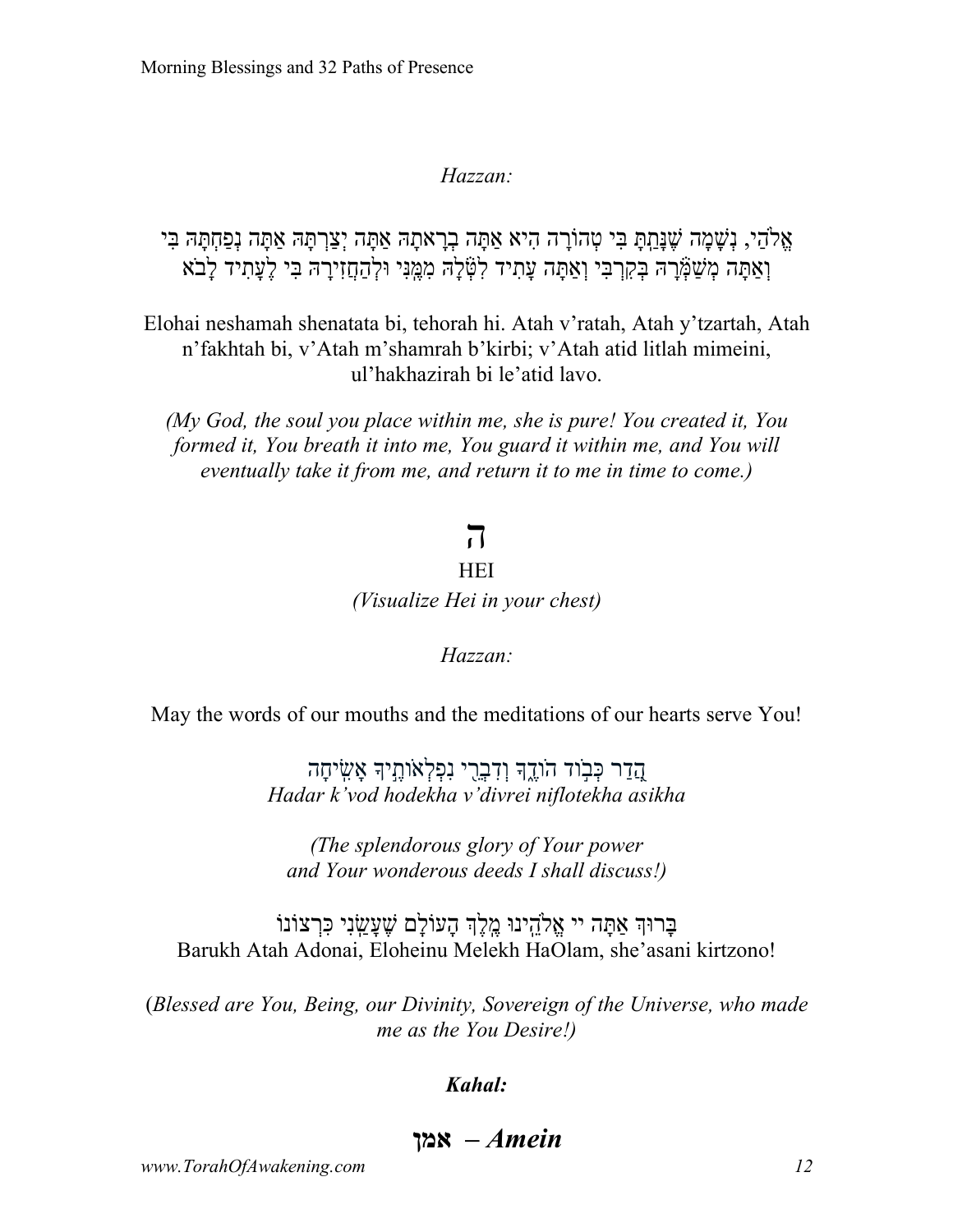### GEVURAH

*(Sefirah of red flecked with gold light at left shoulder)*

*Hazzan:*

Awaken within us inner strength!

 *Sheish* שש *(Six)*

*Kahal:*

**Ya – Wa – Ha**

*Hazzan:*

כּי יהוה הוּא הַאֱלֹהים Ki Hashem Hu HaElohim! *(For Existence Itself is the [Embodied] Divine)*

בְּרוּךְ אַתַּה יי אֱלֹהֳינוּ מֵלֵךְ הַעוֹלַם אוֹזֶר יְשָׂרַאֱל בְּגְבוּרַה

Barukh Atah Adonai, Eloheinu Melekh HaOlam, ozer Yisrael biGevurah!

(*Blessed are You, Being, our Divinity, Sovereign of the Universe, who girds Israel with Might!)*

*Kahal:*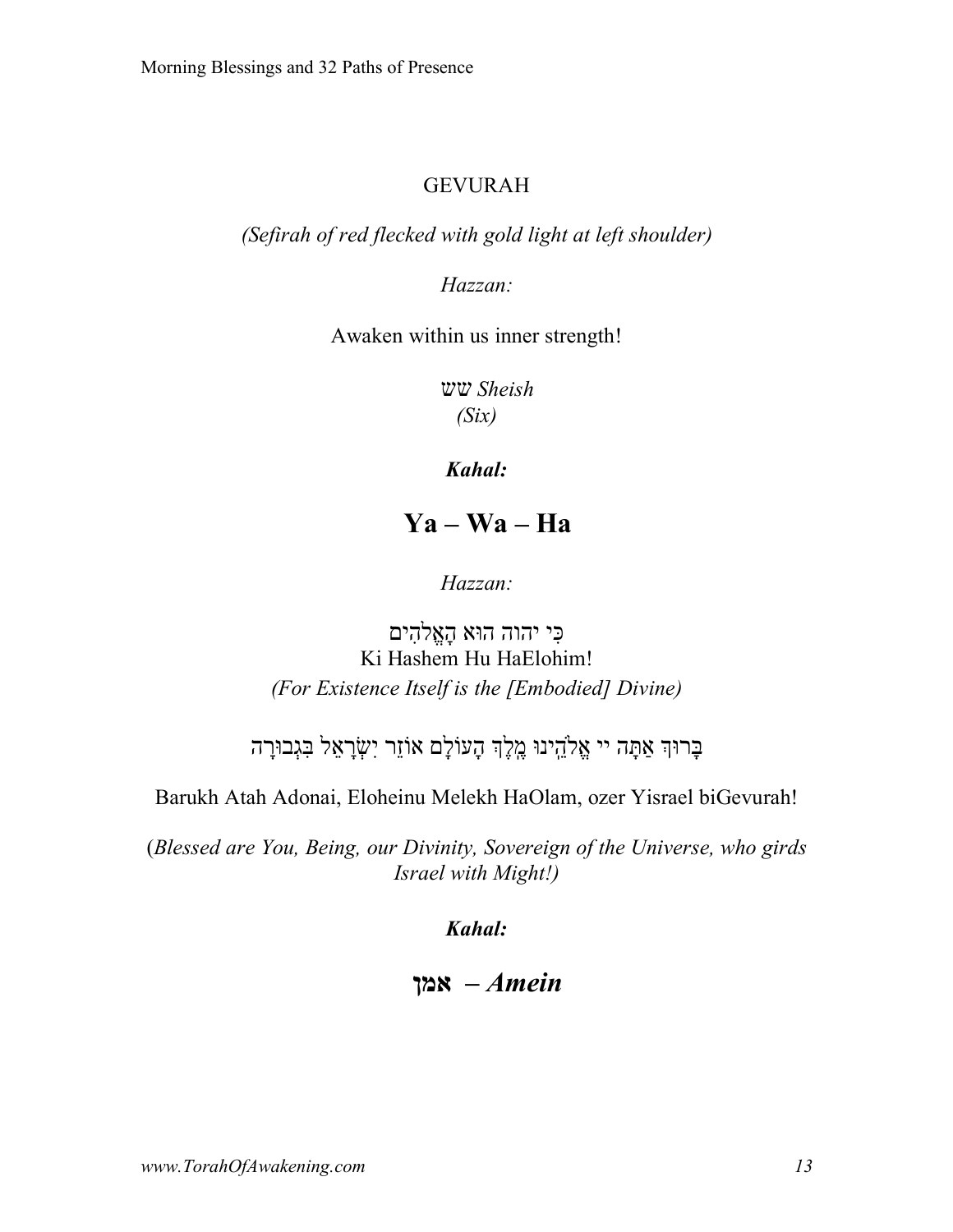# ו VAV

*(Visualize Vav as your spine)*

*Hazzan:*

May we embrace all that arises and not be caught by reactivity!

וֶעֱזְוּז נֹוְרָאֹתֲיִךְ יֹאמֵרוּ וּגְדוּלָתְךָ אֲסַפֶּרְנָּה Ve'ezuz norotekha yomeiru, ug'dulat'kha asap'reina *(And of Your awesome power they will speak, and of your greatness I shall relate!*

ּבָרוּךְ אַתָּה יי אֱלֹהֵינוּ מֶלֶךְ הָעוֹלָם הַנּוֹתֵן לַיָּעֵף כְּחַ

Barukh Atah Adonai, Eloheinu Melekh HaOlam, Ha Notein l'ya'eif Ko'akh!

(*Blessed are You, Being, our Divinity, Sovereign of the Universe, who gives Strength to the weary!)*

*Kahal:*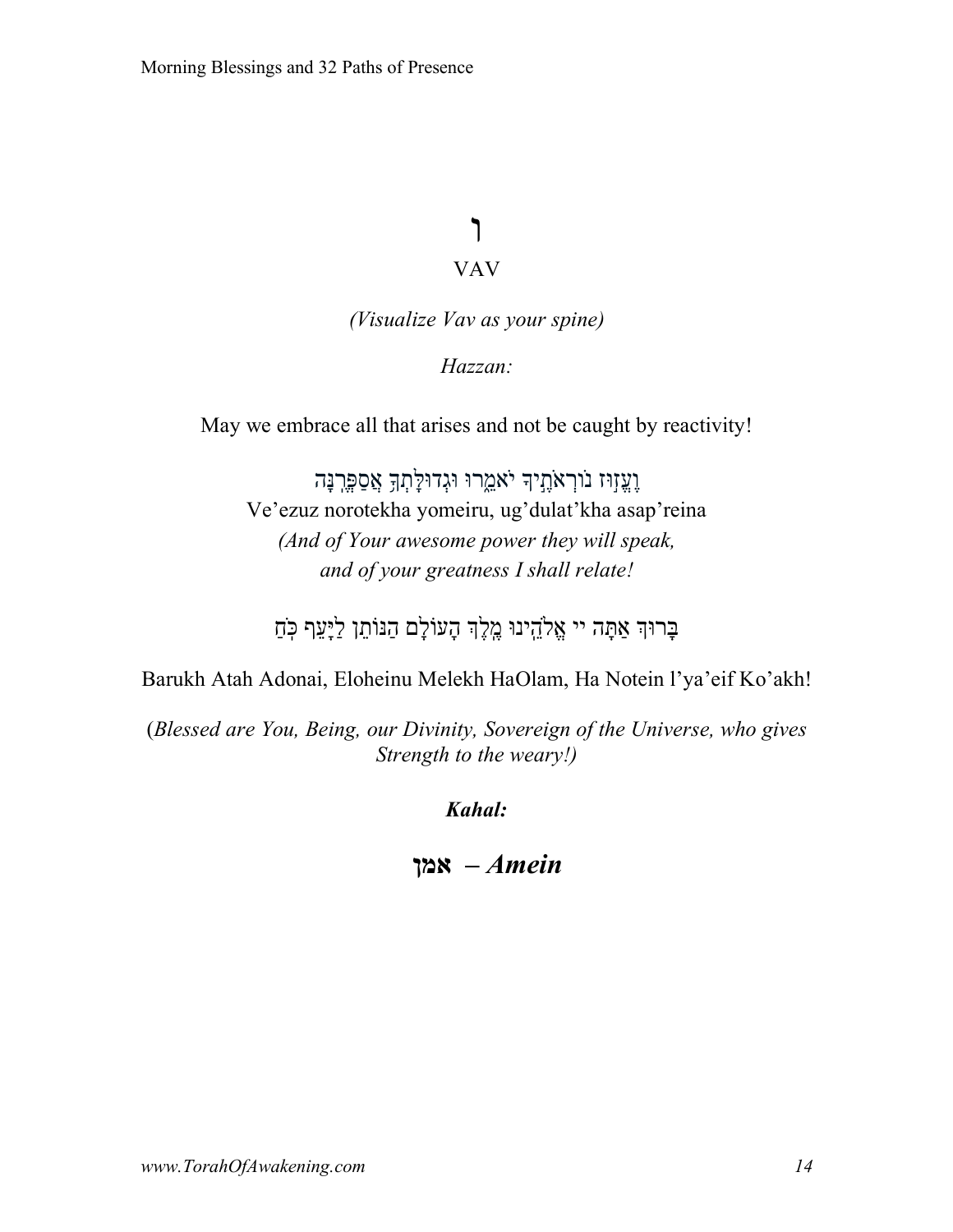### NETZAKH *(sefirah of pink light at right hip)*

*Hazzan:*

May we practice constantly!

בּשַׁמים ממעל BaShamayim MiMa'al *(In the Heavens Above)*

# ּבָרוּךָ אַתָּה יי אֱלֹהֵינוּ מֶלֶךְ הָעוֹלָם הַמֵּכִין מִצְעֲדֵי גָבֶר

### Barukh Atah Adonai, Eloheinu Melekh HaOlam, HaMeikhin mitz'adei gaver!

(*Blessed are You, Being, our Divinity, Sovereign of the Universe, who firms our footsteps!)*

#### *Kahal:*

### *Amein –* **ןמא**

*Hazzan:*

Sheva עבש *(Seven)*

#### *Kahal:*

**Ha – Ya – Wa**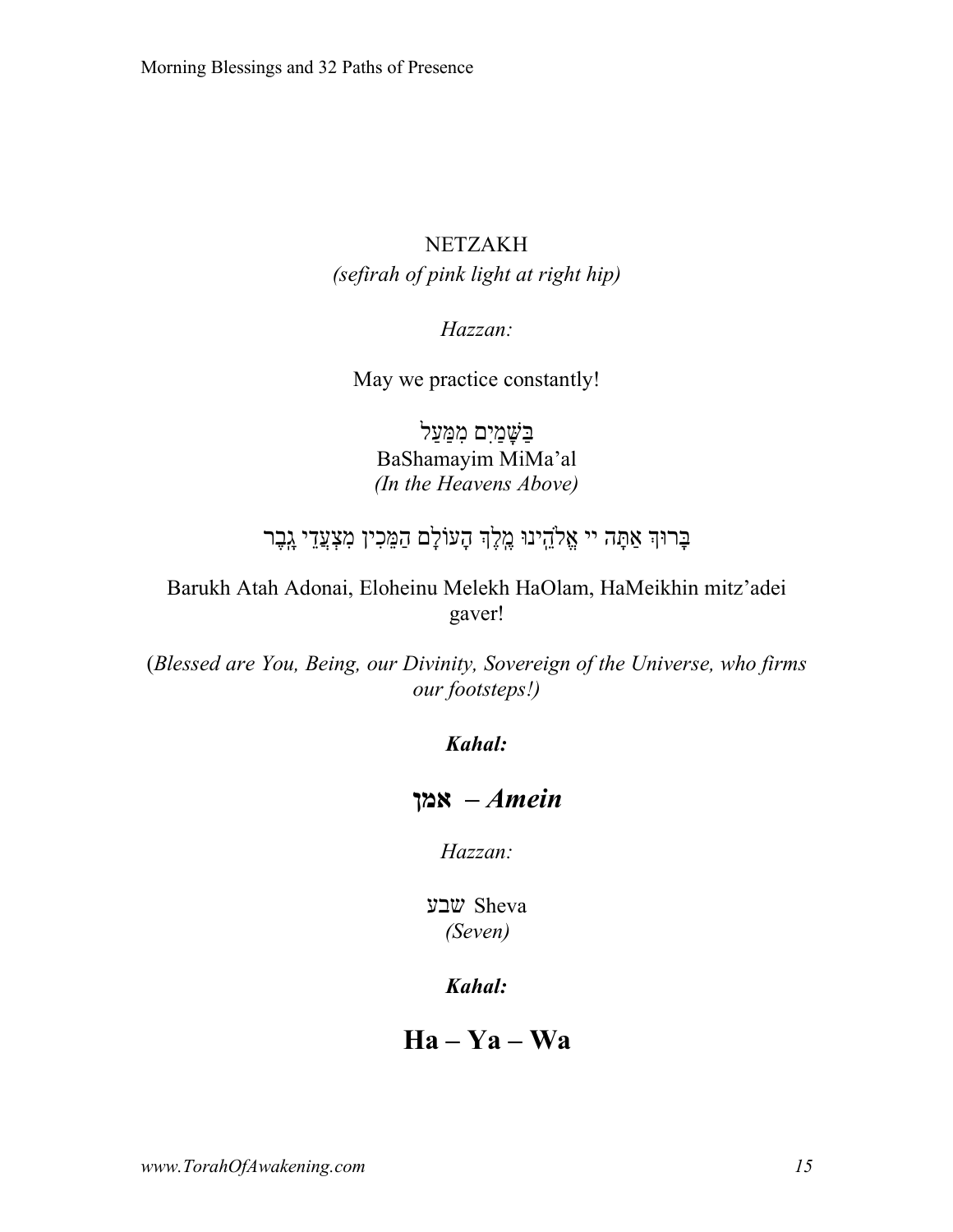# ז ZAYIN

### *Hazzan:*

### Cutting through all distractions!

ַזְכֶר רַב־טוּבְךָ יַבִּיעוּ וְצִדְקָתְךָ יְרַ<mark>י</mark>ְּנוּ *Zekher rav tuv'kha yabiyu, v'tzid'kat'kha y'raneinu (A remembrance of Your abundant goodness they will utter, And of Your fairness they will sing!)*

ּבָרוּךְ אַתָּה יי אֱלֹהֱיִנוּ מֵלֵךְ הָעוֹלָם מַתִּיר אֲסוּרִים

Barukh Atah Adonai, Eloheinu Melekh HaOlam, Matir asurim!

(*Blessed are You, Being, our Divinity, Sovereign of the Universe, who frees the bound!)*

> HOD *(Sefirah of dark pink light at left hip)*

### *Hazzan:*

In Humility and Gratitude!

וְעַל הַאֲרֶץ מִתַּחַת אִין עוד *V'al Ha'Aretz MiTakhat (And Upon the Earth Below)*

### *Kahal:*

# **Ayn Od!**

*(There is Nothing Else)*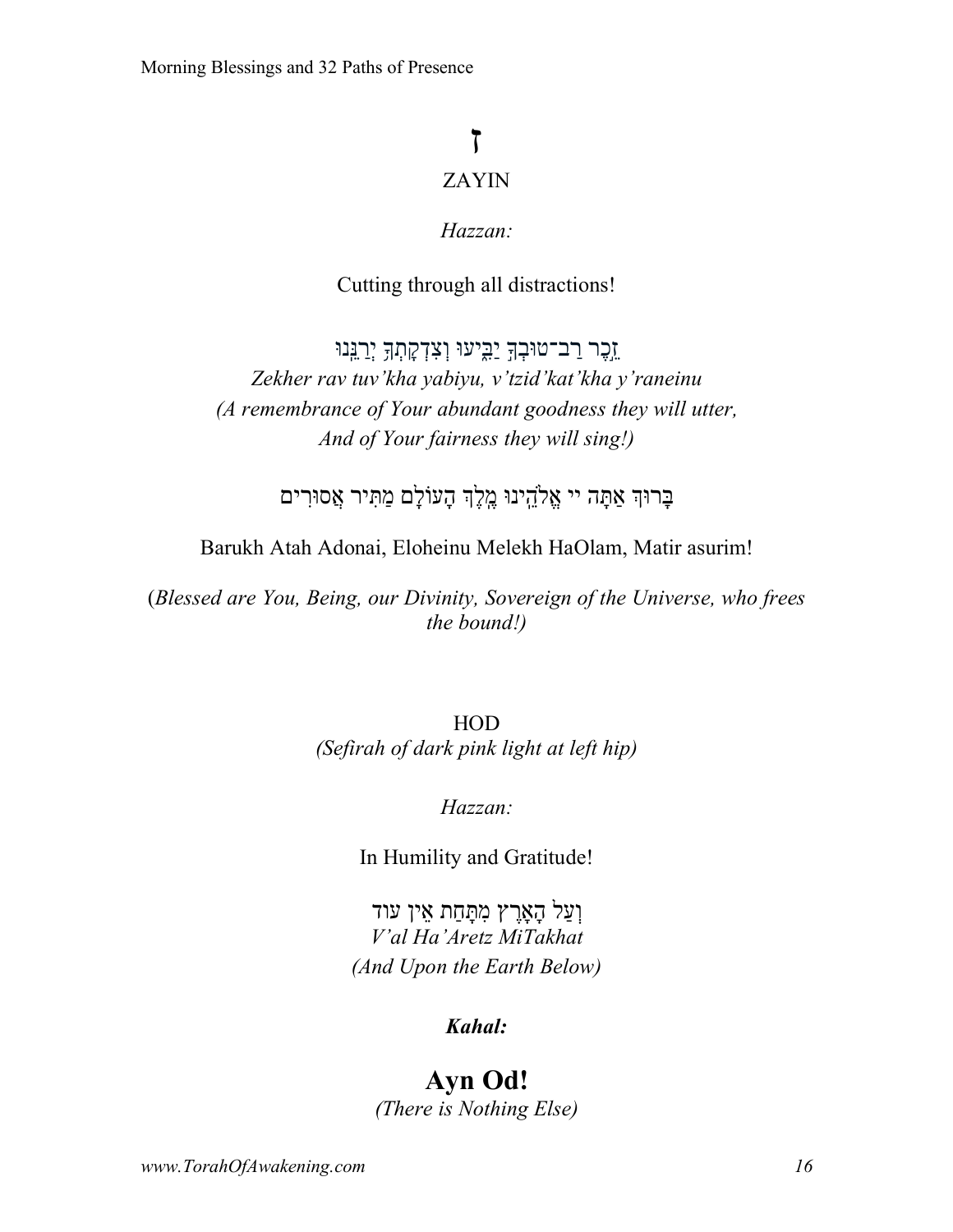ָּכָל זְמַן שֶׁהַנְּשָׁמָה בְקִרְבִּי מוֹדֶה אֲנִי לְפָנְיִךְ יי אֱלֹהַי וֵאלֹהֵי אֲבוֹתַי רִבּוֹן כָּל הַמַּעֲשִׂים אַדוֹן כָּל הַנְּשָׁמוֹת: בָּרוּךְ אַתָּה יי הַמַּחַזִיר נִשָּׁמוֹת לִפְגַרִים מֵתִים Kol z'man sheha'neshamah v'kirbi, modeh ani l'fanekha, Adonai Elohai Veilohei Avotai, Ribon kol hama'asim, Adon kol haneshamot. Barukh Atah Adonai, HaMakhazir neshamot lifgarim meitim! *(So long as the soul is within me I give thanks to You, Hashem my God and God of my ancestors, Lord of all creatures, Master of all souls. Blessed are You, Hashem, Who restores life to the lifeless!)*

> *Kahal: Amein –* **ןמא**

*Hazzan:* הנימש Sh'monei *(Eight)*

*Kahal:* **Ha – Wa –– Ya**

# ח

### HET

*Hazzan:*

Staying with this moment as it is – neither changing it nor fleeing from it!

חנּוּן וְרחוּם יְהָוֶה אֶרֶךְ א<sup>ָפִ</sup>ּים וּגְדל־חֻסֶד Hanun v'rakhum Adonai, erekh apayim ugedal hased! *(Gracious and compassionate is the Divine, Slow to anger and abundant in loving kindness!)*

ּבַרוּךְ אַתַּה יי אֱלֹהֱינוּ מֵלֵךְ הַעוֹלַם זוֹקֵף כִּפוּפִים Barukh Atah Adonai, Eloheinu Melekh HaOlam, Zokef k'fufim! (*Blessed are You, Being, our Divinity, Sovereign of the Universe, who straightens the bent!) Kahal:*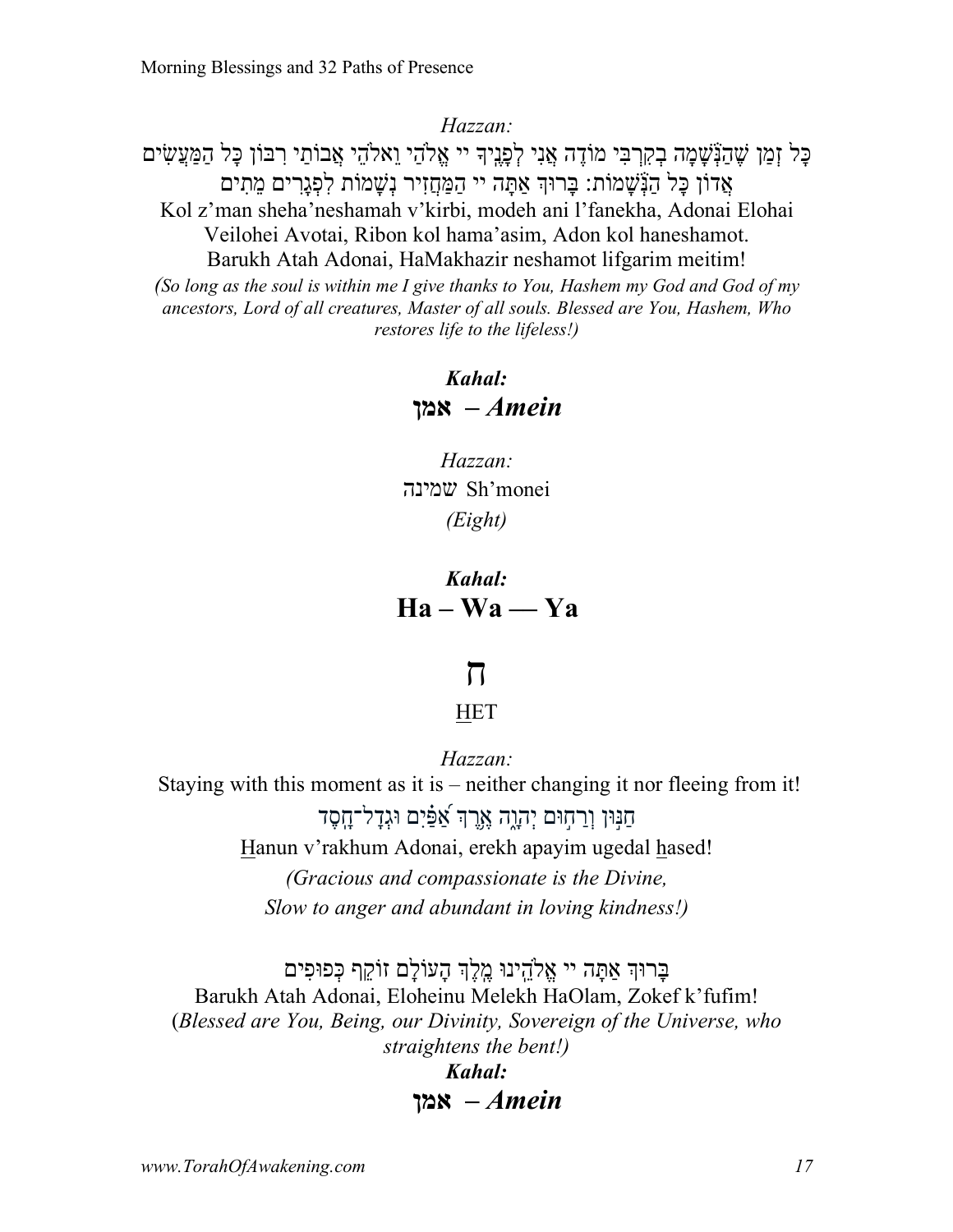#### YESOD and TIFERET

*(Sefirot of orange light in lower belly, sun-yellow and violet in heart)*

#### *Hazzan:*

May we live in balance, may we serve You in joy!

### ַעֲל כֵּן נִקְוֵּה לְּךָ יהוה אֱלֹהֶינוּ לִרְאות מְהֶרָה בְּתִפְאֶרֶת עָזֶךְ Al kein n'kaveh L'kha Adonai Eloheinu lir'ot m'heirah b'Tiferet uzekha~ *(Therefore, we put our hope in You, Hashem, our Divinity, to see speedily the Radiance [Tiferet] of Your strength!)*

בַּרוּךְ אַתַּה יי אֱלֹהֻינוּ מֵלֶךְ הַעוֹלַם פּוֹקֵתַ עָוְרִים Barukh Atah Adonai, Eloheinu Melekh HaOlam, pokei'akh ivrim! (*Blessed are You, Being, our Divinity, Sovereign of the Universe, who gives sight to the blind!)*

> *Kahal: Amein –* **ןמא**

לְתִקְן עולָם *L'Takein Olam (To Fix/Heal the World)*

ַגַּלוּי וְיַדְוּעַ לְפָנֵי כְסֵּא כְבוֹדֳֵךְ שֵׁאָם יִפָּתֵֽתָ אֶחֲד מֶהֶם אֵוֹ יִסַּתֵּם אֱחָד מֶהֶם אִי אֶפְשַׁר לְהַתִּקִיּם וְלִעֲמֹד לְפַנֵיךָּ. בַּרוּךְ אַתַּה יְהֹוֵה רוֹפֹא כַל בַּשַׂר וּמִפְלִיא לְעֲשׂוֹת Galui v'yadu'a lifnei khisei kh'vodekha, she'im yipatei'akh ekhad meihem, o yisatem ekhad meihem, ee efshar l'hit'kayem v'la'amod l'fanekha.

Barukh Atah Adonai, rofei khol basar umafli la'asot!

*(It is revealed and known in the Presence of Your glorious throne that if one of [my organs] were ruptured, or if one of them were blocked, it would be impossible to exist and stand in Your Presence. Blessed are You, Hashem, Who heals all flesh and performs wonders!)*

### *Kahal: Amein –* **ןמא**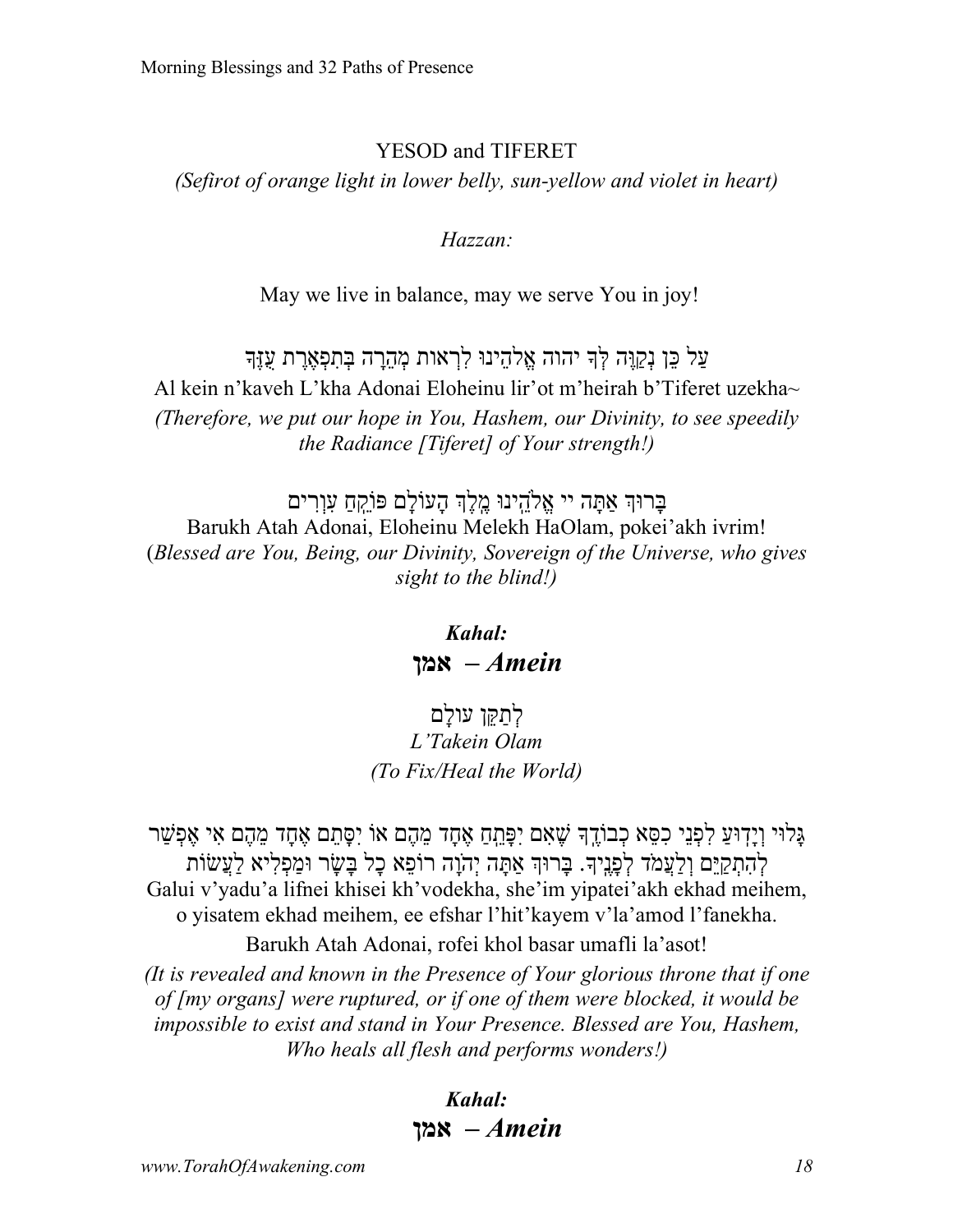*Teisha* עשת *(Nine)*

*Kahal:* **Wa – Ya – Ha**

# ט

#### TET

*Hazzan:*

Sensing Your hidden Goodness!

טוֹב־יְהָוָה לַכְּל וְֿרַחֲמָ֫יו עַל־כָּל־מַעֲשָׂיו *Tov Adonai Lakol, v'rakhamav al kol ma'asav (The Divine is good to all, Divine Compassion is upon all creation!)*

*Hazzan:*

בַּרוּךְ אַתַּה יי אֱלֹהֳינוּ מֵלֵךְ הַעוֹלַם מַלְבִּישׁ עֲרָמִּים

Barukh Atah Adonai, Eloheinu Melekh HaOlam, malbish arumim!

(*Blessed are You, Being, our Divinity, Sovereign of the Universe, who clothes the naked!)*

*Kahal:*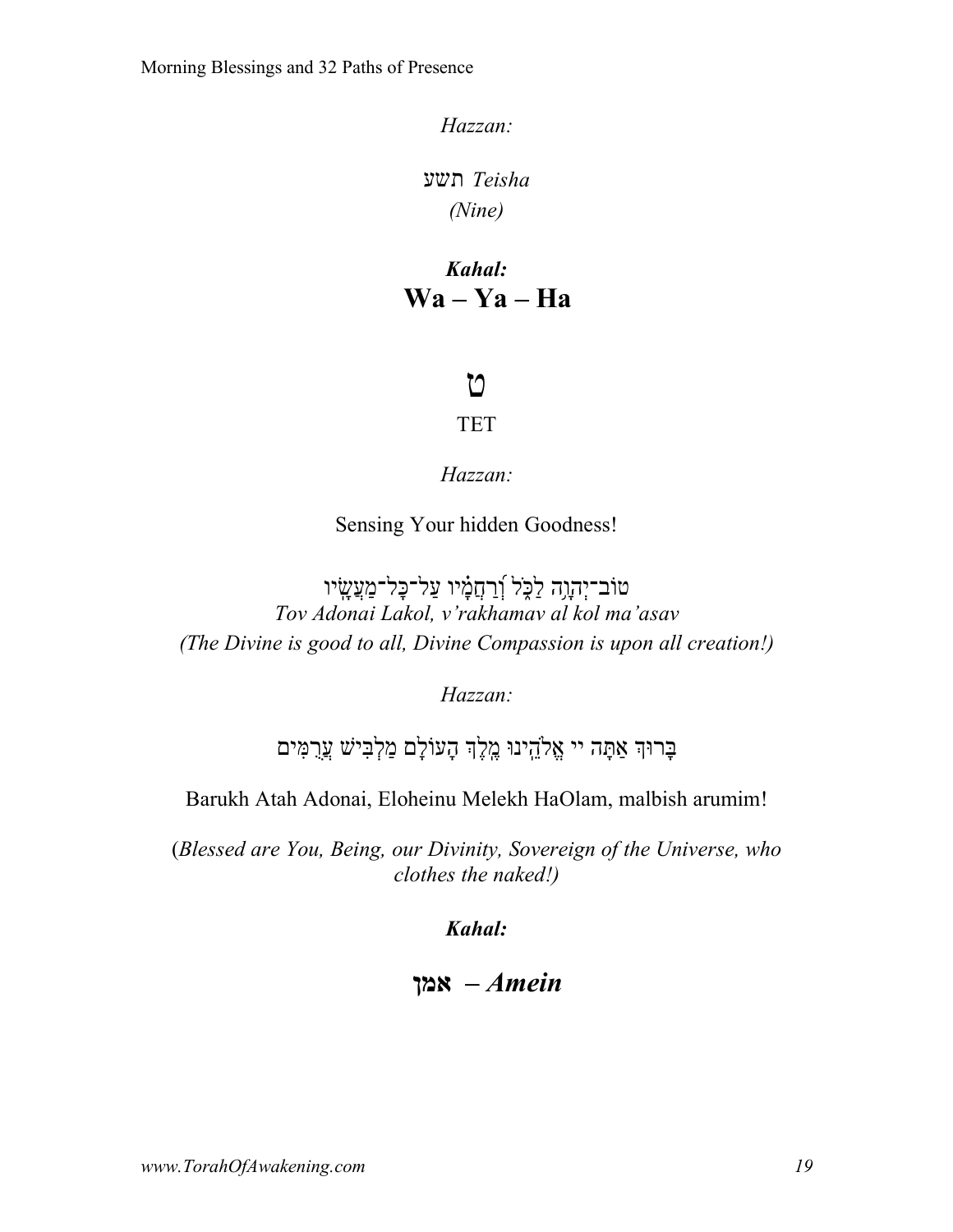### MALKHUT *(Sefirah of blue/earth colors at feet again)*

 *Eser* רשע

*(Ten)*

# *Kahal:* **Wa – Ha – Ya**

י

YOD *(Visualize Yod as your head, bring hands to face)*

*Hazzan:*

In Pure, Simple Awareness!

יֹוֹדְוּךָ יְהוָה כָּל־מַעֲשֵׂיךָ וַׁחֲסִידֶיךָ יְבָרֲכוּכָה *Yodukha Adonai Kol Ma'asekha, V'Hasidekha Yivarkhukha (All Your creations will thank you, and Your devout ones will bless You!)*

*Hazzan:*

הַרִינִי מִקַבָּל עֲלֵי מִצְוַת עֲשֶׂה שֶׁל Hareini m'kabel alai mitzvat aseh shel… *(Behold, I accept upon myself the mitzvah to practice…)*

*Kahal:*

# *–* **ָתּ ִ֣מים ִ ֽתּ ְה֔יֶה ִ֖עם יְהָ֥וה ֱאל ֶ ֽהיך Tamim tihyeh im Adonai Elohekha!**

(*Simple you shall be with All Being, your Divinity Accept What Happens with simplicity!)*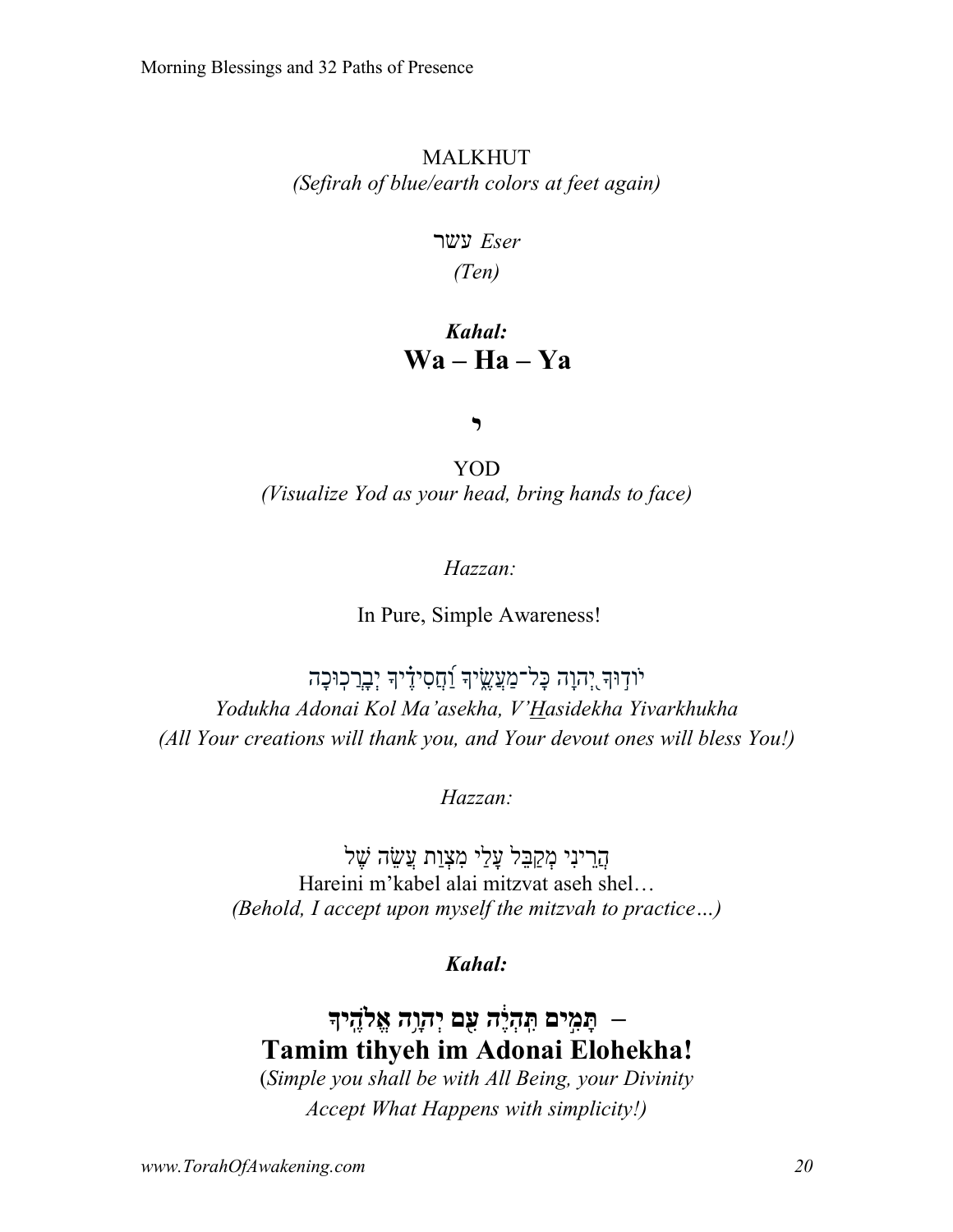מִי־יַגוּר בְּאַהֲלֵךְ מֵי־יִּשֽׁכֹּן בְּהֵר קַדְשֵׁךְ Mi yagur b'ohalekha? Mi yishkon b'har kodshekha? *(Who can sojourn in Your tent? Who may dwell on Your holy mountain?)*

### *Kahal:*

# **ךֵלוֹה םיִמָתּ Holekh Tamim!**

(*One who walks in simplicity)*

### MALKHUT

*(Sefirah of blue/earth colors at mouth – bring palms together to mouth)*

*Hazzan:*

### בִמַלְכוּת שׁדִּי B'Malkhut Shadai *(In The Kingdom of the Breasted God)*

**בָּרוּדְ אַתָּה יי אֱלֹהֵינוּ מֶלֶךְ הָעוֹלָם אֲשֶׁר בָּתַר בָּנוּ מִכָּל הָעַמִּים וָנָתַן לָנוּ אֶת־תּוֹרָתוֹ** בְּרוּךְ אַתַּה יי נוֹתן הַתּוֹרַה

Barukh Atah Adonai, Eloheinu Melekh HaOlam, asher bakhar banu mikol ha'amim, v'natan lanu et Torato, Barukh Atah Adonai, Notein HaTorah!

(*Blessed are You, Being, our Divinity, Sovereign of the Universe, who choses us from among all the peoples and gives us Torah. Blessed are You, HaShem, Giver of Torah!)*

*Kahal:*